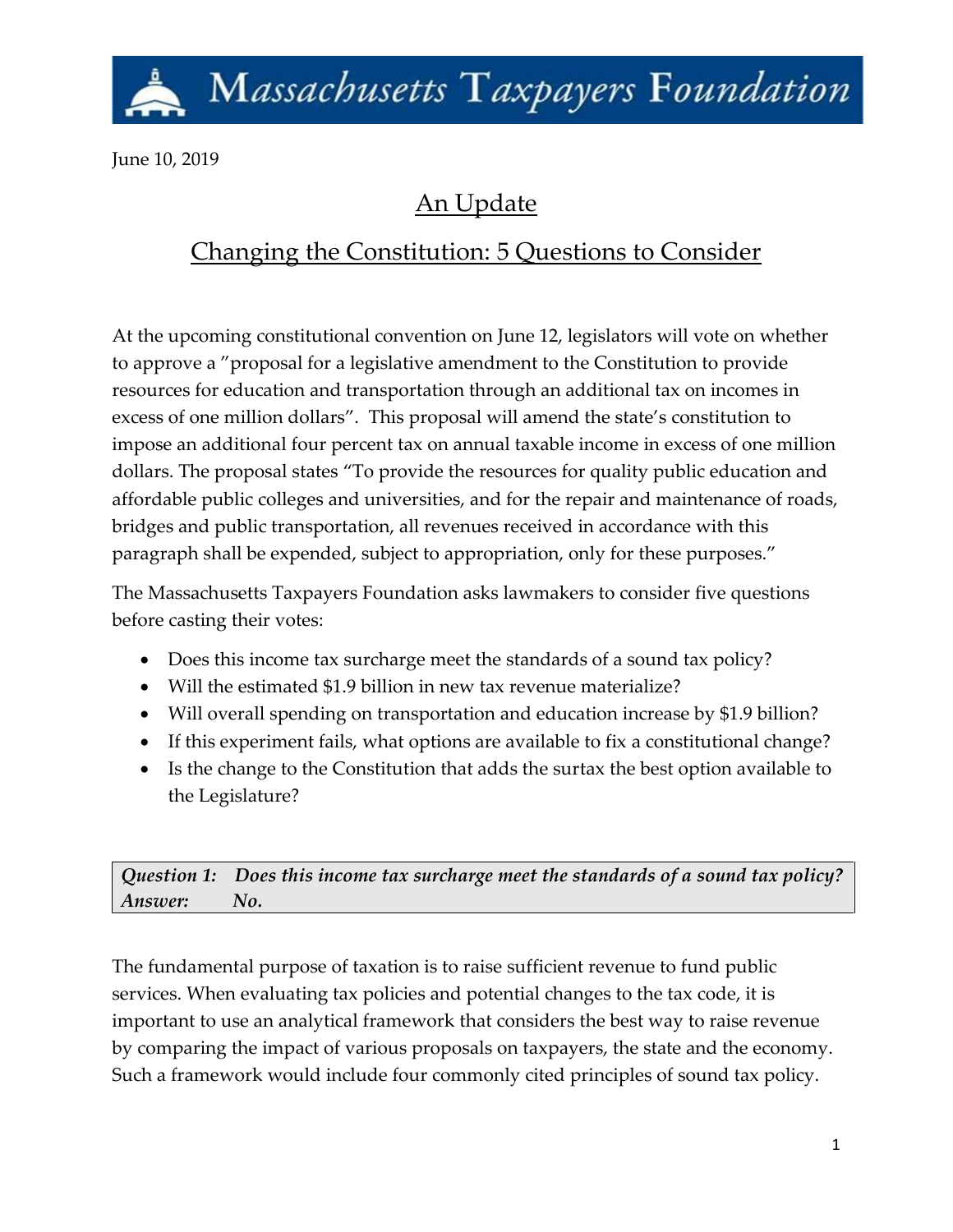

They are:

- **Equity** applies to the broadest base at the lowest tax rate possible;
- **Adequacy** provides predictable, reliable and sufficient revenues;
- **Simplicity** easy to understand and comply with;
- **Neutrality** minimizes distortion of decision making and aligns with the taxing jurisdiction's economic goals so as not to impede growth.

The 4 percent surtax fails to adhere to any of these four principles.

As this brief will make clear, the proposed 4 percent surtax is neither fair nor neutral in that it is directed towards a small group of taxpayers who will have a substantial incentive and ability to avoid new taxes; nor does it pass the adequacy test as the projected tax revenues are unpredictable and highly volatile. Moreover, the surtax does not align with the state's economic interests because it taxes talent – Massachusetts' principal competitive advantage.

Although the tax appears to be a straightforward surcharge on income over \$1 million, it fails in the simplicity regard, too. Many terms are undefined and these uncertainties will likely lead to confusion and litigation because of the sizeable new tax liability it imposes.

It is also noteworthy that this change does not make the tax code more progressive because it does nothing to shift the tax burden from lower income earners to higher income residents. Those who earn less than \$1 million would see no change to their tax liability. It merely imposes additional taxes on a small population of taxpayers.

*Question 2: Will the estimated \$1.9 billion in new tax revenue materialize? Answer: Unlikely.*

The Massachusetts Department of Revenue (DOR) projects that the income tax surcharge would raise \$1.9 billion from 19,600 tax filers who represent just 0.5 percent of all tax filers. DOR's analysis is static, meaning it does not consider or factor in the affected taxpayers' change in behavior as a result of this tax increase or the impact on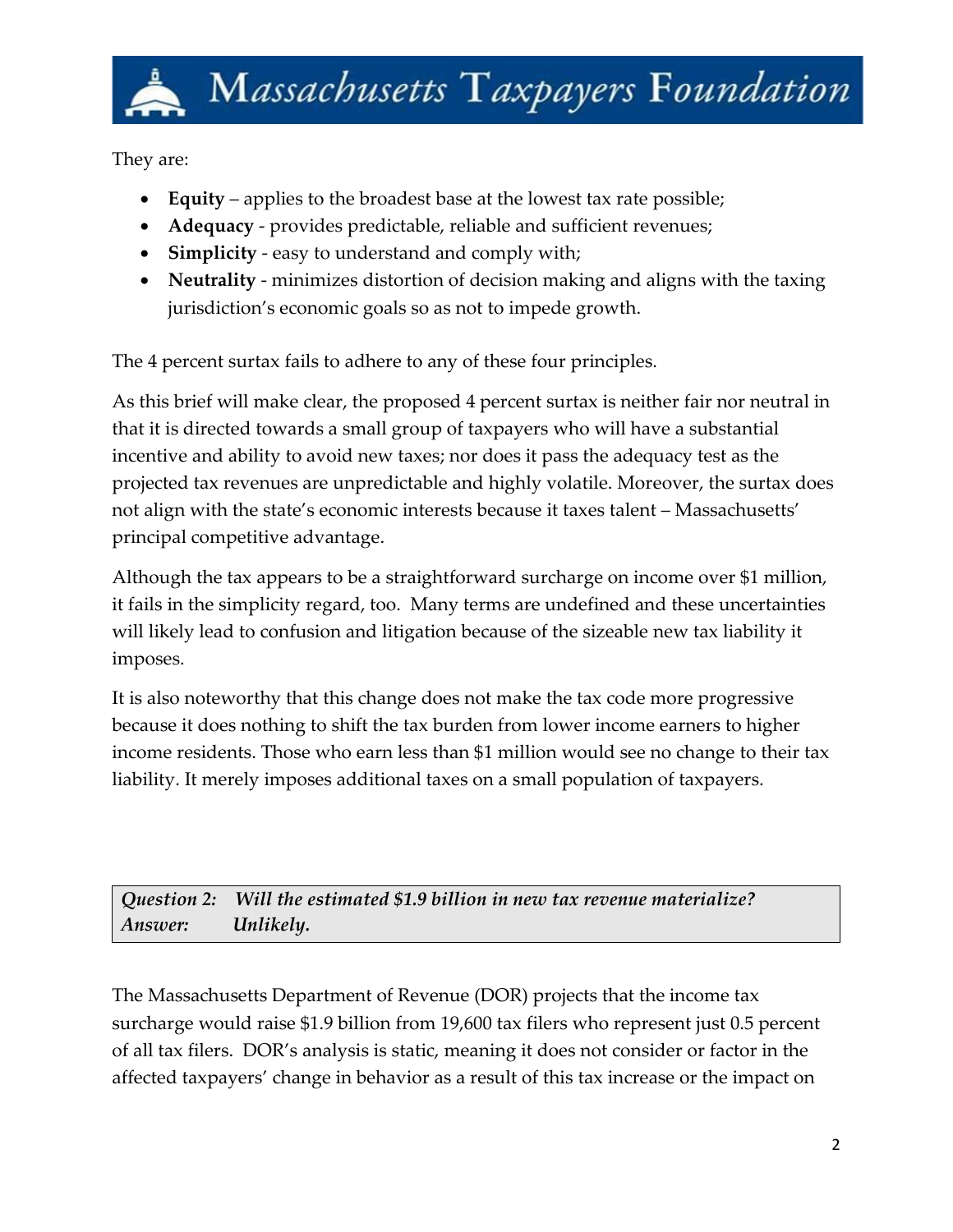the larger economy. This group's tax burden would grow from 21 percent to 29 percent of total income tax revenues collected each year.

A subset of the 19,600 tax filers – 900 who are projected to make more than \$10 million annually – would contribute 53 percent of new tax revenues, or over \$1 billion of the additional \$1.9 billion. The top 100 earners would see their income taxes soar from an average of \$5 million to \$9.3 million annually.

Given the probability of changes to the economy and taxpayers predilection to avoid taxes, it's extremely likely that revenue collections will fall well short of projections for two reasons. These concerns are amplified by the federal tax law changes of December 2017 that limit state and local tax deductions to \$10,000.

(1) Mobility – If one-third of the 900 tax-filers projected to make more than \$10 million annually were to relocate, total income tax revenues would drop by approximately \$750 million (\$410 million in taxes from the current rate and \$335 million in projected taxes from the 4 percent rate hike, Table 1). Since over 80 percent of income for this group derives from capital gains, Schedule E earnings, and interest with just 15% coming from wages – most taxpayers would have the motivation and flexibility to avoid the additional tax burden.

While some studies suggest that millionaires are not mobile due to their demographic profile (married with school-aged children) and proximity to job, social networks and/or family, those findings are countered by several reports of increased mobility following high-income tax rate hikes and the actual experiences of several states that have imposed such a tax. 1

<sup>1</sup> MTF released a separate, detailed report *[On State Policy and Migration](https://www.masstaxpayers.org/sites/masstaxpayers.org/files/On%20Tax%20Policy%20and%20Migration.pdf)* in February 2018.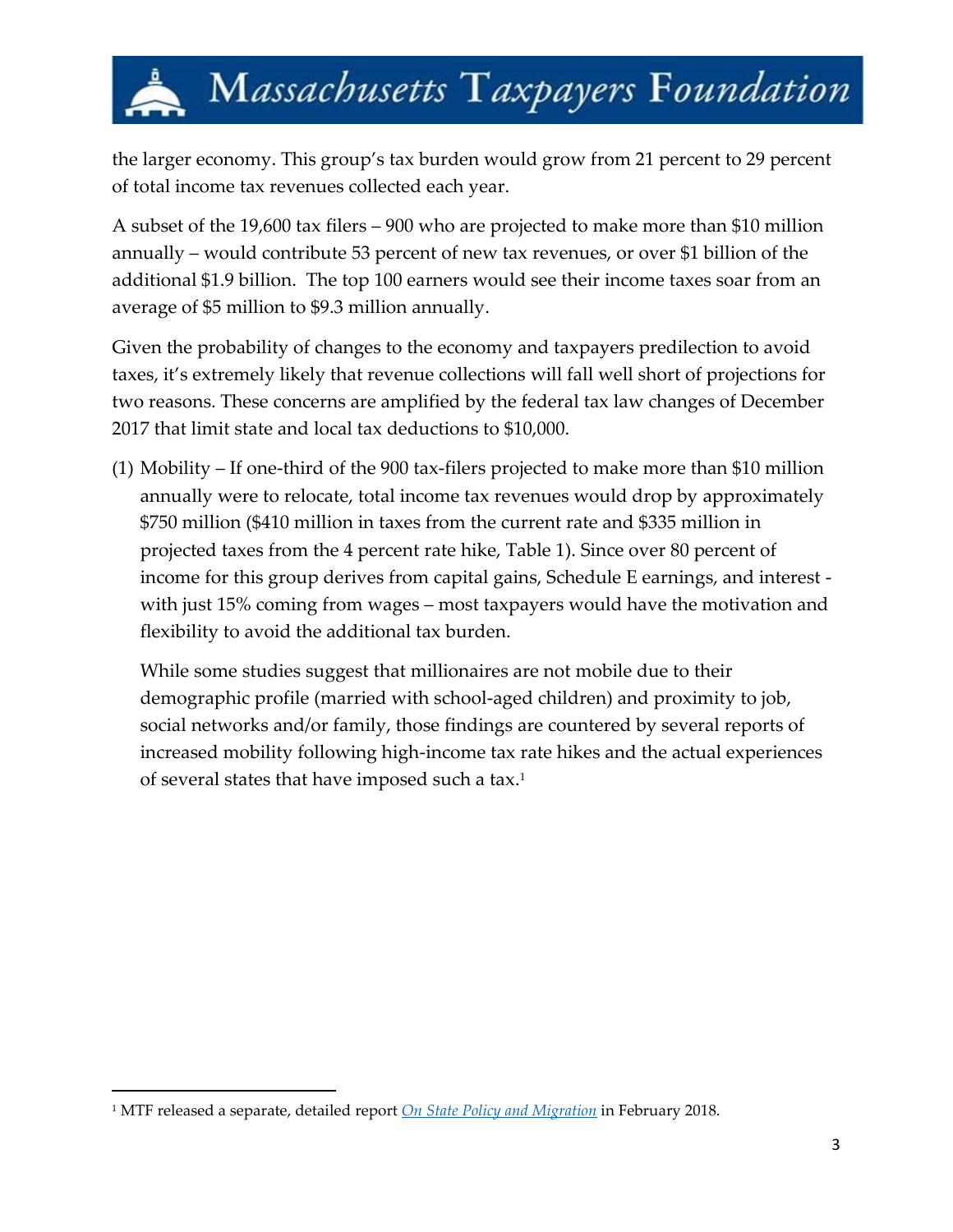

|                  | <b>Additional tax</b> | Tax at       | <b>Total lost</b> |  |
|------------------|-----------------------|--------------|-------------------|--|
| <b>Taxfilers</b> | at $4\%$              | current rate | revenue           |  |
| 1                | 1.4                   | 1.1          | 2.5               |  |
| 50               | 68.2                  | 55.9         | 124.0             |  |
| 100              | 136.4                 | 111.7        | 248.1             |  |
| 200              | 272.7                 | 223.4        | 496.1             |  |
| 300              | 409.1                 | 335.1        | 744.2             |  |

Table 1 – Potential Loss in Income Tax Revenues from 900 Highest Earners (\$ Millions)

(2) The volatility of non-withholding tax revenues – approximately 70 percent or \$1.3 billion of the \$1.9 billion in new revenues from the affected 19,600 tax filers is projected to come from non-withholding income tax revenues with the remaining \$600 million from withholding taxes from wages.

Historically, non-withholding tax revenues that includes capital gains tax revenues, income from interest, dividends, and some forms of earned income such as bonuses, have proven to be sensitive to shifts in the economy, changes in tax rates, and individual tax planning. As shown in Figure 1, growth in non-withholding tax revenues accelerates during economic expansions and plummets in economic downturns.<sup>2</sup> In the recessions of 2002 and 2008, for example, non-withholding tax revenues fell \$1.37 billion and \$1.75 billion, respectively, or over 70 percent from their pre-recession peaks.

<sup>2</sup> For a detailed analysis of capital gains tax revenues, see *[Capital Gains Revenue in Massachusetts](https://www.masstaxpayers.org/sites/masstaxpayers.org/files/Cap%20Gains.pdf)*, Massachusetts Taxpayers Foundation, March 8, 2016.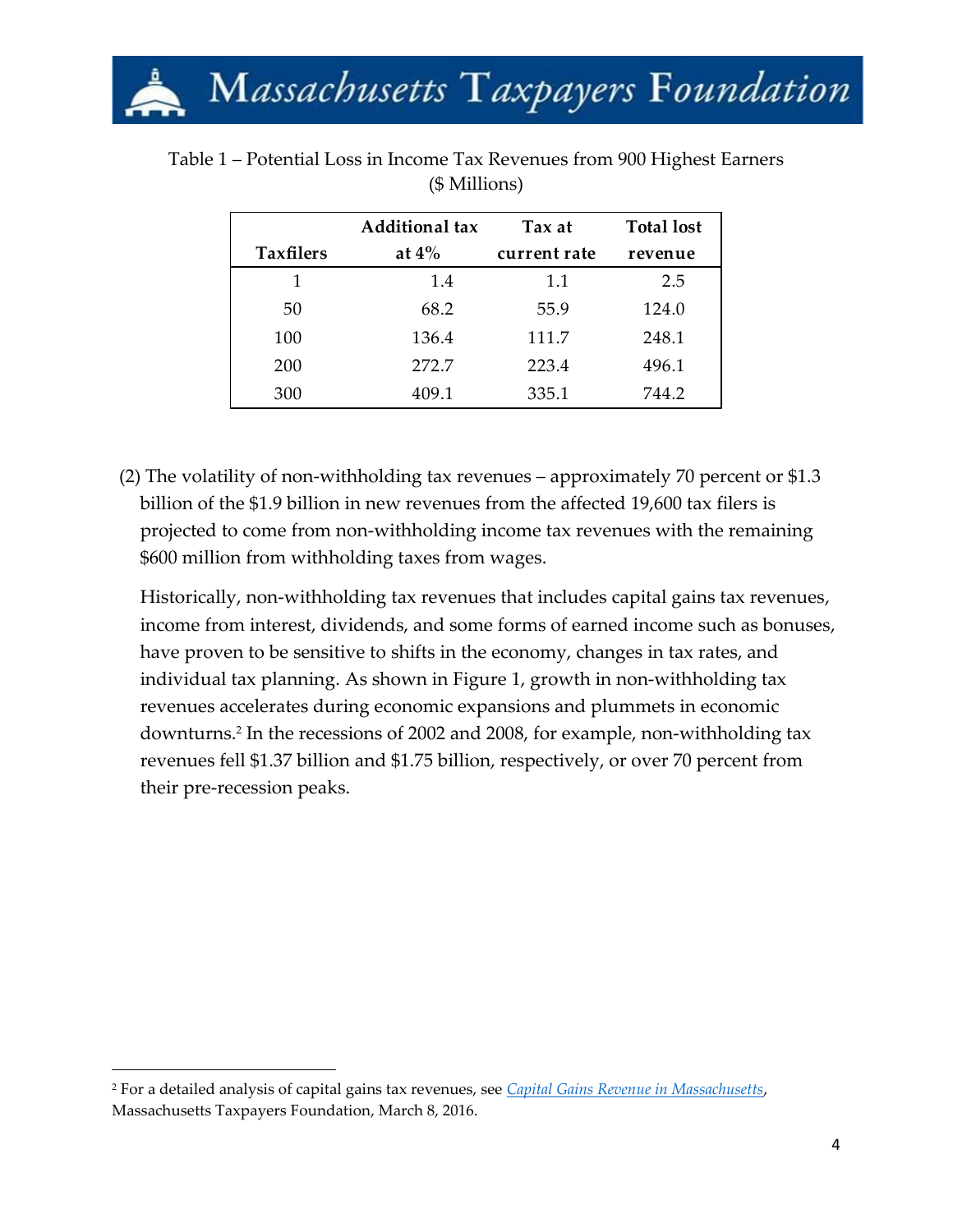

Figure 1 - Year-over-Year Change in Non-Withholding Income Tax Revenues

Young and Varner, two researchers from Stanford University who have authored a number of studies on migration patterns of high-income tax filers, make an extremely cogent point in a recent report. Citing the unreliability and volatility of tax revenues from high-income individuals, they recommend that states set aside approximately 25 percent of new revenues to be deposited into the state's Stabilization Fund.

"Moreover, states should spend millionaires' tax revenues with caution. Millionaire-bracket incomes are especially sensitive to the business cycle, and revenues from the tax will fall sharply during recessions. States would be wise to set aside 20 to 30 percent of these revenues for a "rainy day" fund."<sup>3</sup>

If Massachusetts were to adopt the proposed tax on income over a million dollars, the state would be more reliant than it already is on non-withholding tax revenues, subjecting state finances to even greater volatility. When the state confronts the next economic downturn, the revenue swings of the last two recessions when non-

<sup>3</sup> *Do Millionaires Migrate When Tax Rates Are Raised*?, Cristobal Young and Charles Varner, Pathways, Stanford Center on Poverty and Inequality, p. 7, Summer 2014.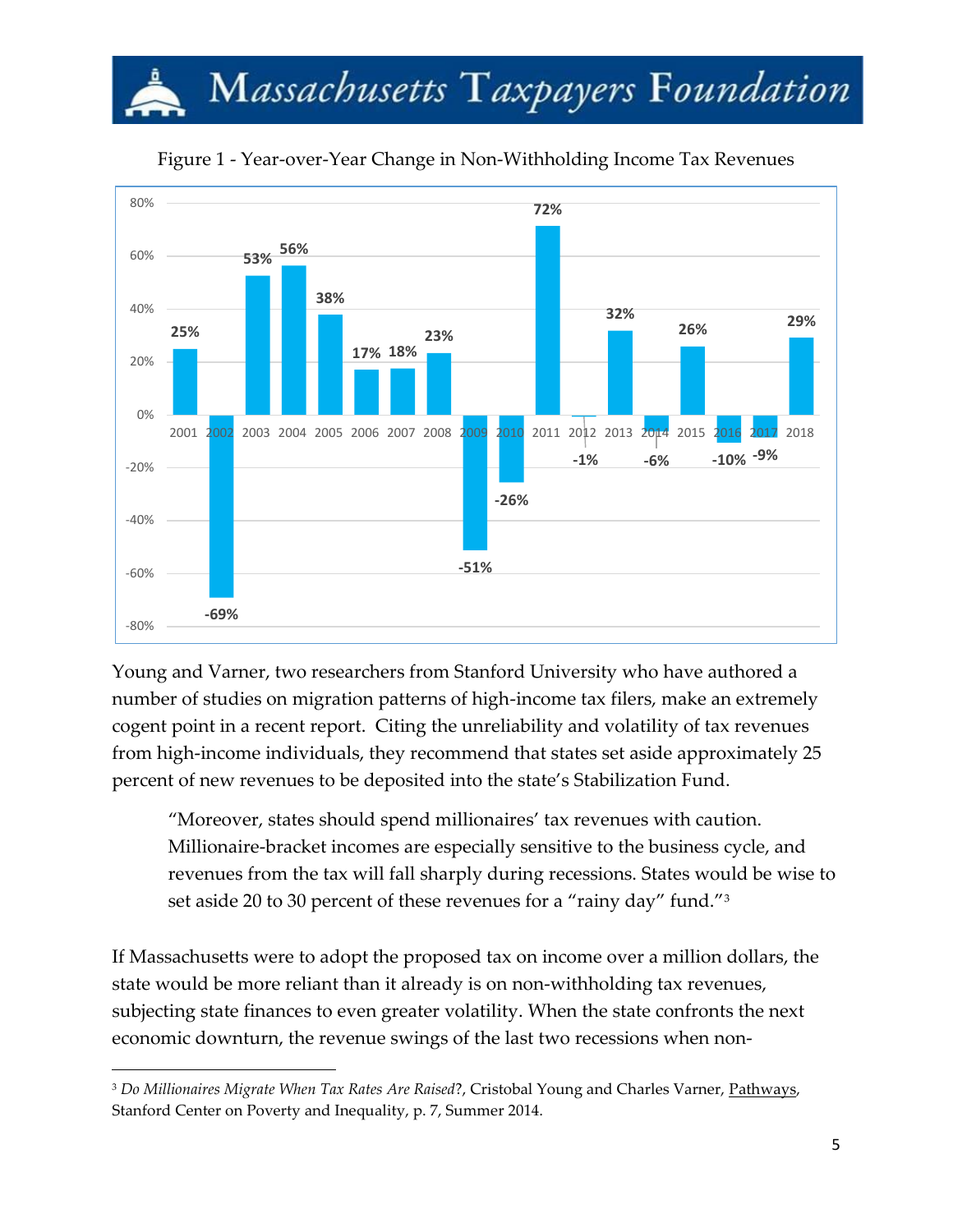withholding tax revenues dropped by 70 percent would be even more pronounced because these revenues would comprise a greater share of tax revenue.

Tax revenues would plummet by \$900 million or more (Table 2) from the loss of capital gains tax revenues alone. The state would face, as it has in the past, an enormous budget shortfall requiring drastic cuts but potentially of an even greater magnitude.

As a result of these revenue collapses, in 2010 the state limited the amount of capital gains tax revenues in the operating budget by requiring that excess collections be deposited into the state's Stabilization Fund. Rating agencies cited this policy change as a reason to upgrade the state's credit rating but in 2017, the state's failure to comply with this policy caused a downgrade. More recently, that agency acknowledged state efforts to return to the policy of depositing excess capital gains tax revenues into the Stabilization Fund and not to support the operating budget.

Since capital gains tax revenues comprise a significant portion of the projected \$1.9 billion increase in tax revenues, should this proposal pass, the state will face a difficult choice: abide by the statutory threshold and limit the amount of capital gains tax revenues used for the operating budget while improving reserves; or, appropriate all capital gains tax revenues and ignore lessons from the previous two recessions while subjecting the state to a potential downgrade from credit rating agencies.

| 19,600 affected tax filers | DOR estimate | Impact of<br>recession | Change in cap<br>gains revenues |
|----------------------------|--------------|------------------------|---------------------------------|
| Cap gains at 4% surcharge  | 487          | 146                    | -341                            |
| Cap gains at existing rate | 799          | 240                    | -559                            |
| Cap gains tax revenues     | 1,286        | 386                    | -900                            |

Table 2 – Recession Impact on Cap Gains Tax Revenues from 19,600 Affected Tax Filers

Neighboring Connecticut, with a revenue structure heavily dependent on taxing its highest earners, offers an abject lesson on how revenue shifts can occur even in periods of economic recovery. Many of its hedge fund operators have decamped to low-tax jurisdictions such as Florida, and the outflow of high-paying jobs at corporate headquarters is well-documented. And as in Massachusetts, federal tax reform prompted high-income residents to hold off on selling assets to limit their tax obligations.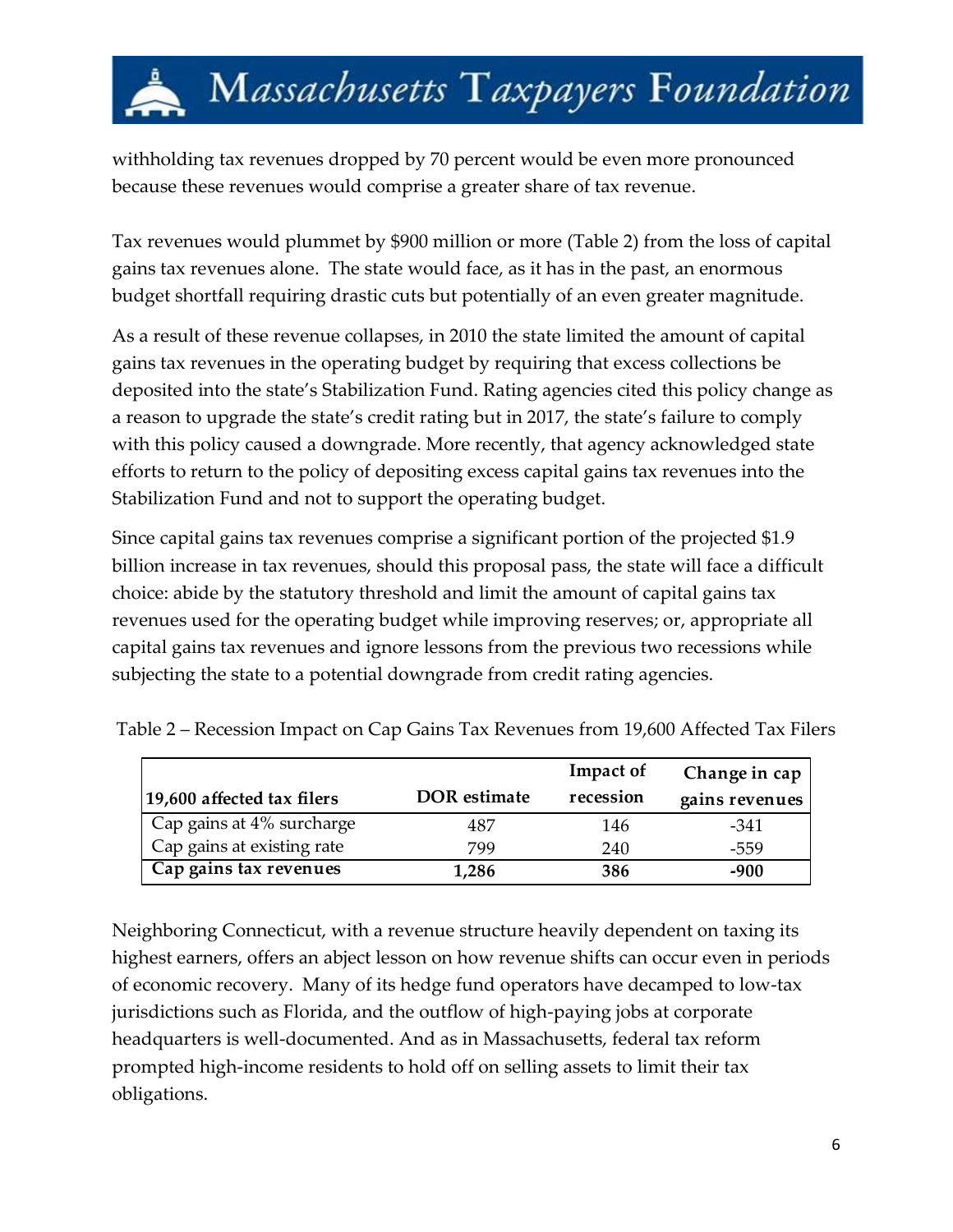#### *Question 3: Will spending on transportation and education increase by \$1.9 billion? Answer: Highly doubtful.*

Massachusetts Taxpayers Foundation

Despite wording in the proposed initiative stating that funds would be set aside for transportation and education, funds are subject to appropriation. Thus, the decision on how best to spend all additional funds will be made each year by future legislatures.

Past budgets demonstrate why these funds may never be appropriated for education or transportation, even if legislators support these causes. Confronted by budget gaps of \$1 billion or more, lawmakers have used all available funds to close shortfalls every year since FY 2015.

Even if the Legislature took pains to conform to the purported intent of the law by spending *new* tax revenues on education and transportation, current funding could be shifted to other budgetary needs regarded as more pressing. In the end, neither transportation nor education would necessarily see significant new net spending.

These structural budget gaps have emerged, in large part, because of the excessive growth in non-discretionary accounts. During this period, MassHealth and pensions have grown at nearly three times the rate of revenues, consuming the lion's share of new spending. Absent cost controls on these accounts, it is highly probable that a large portion of whatever new taxes are collected would be used to plug existing budget shortfalls.

The diversion of those tax dollars away from education and transportation is even more likely should the state face an economic downturn and/or the loss of funds from an austere federal budget. The state would be hard-pressed to maintain current spending levels, thereby foreclosing any chance of additional funds being allocated to education or transportation.

Even assuming that lawmakers plan to dedicate *all* new tax revenues to *new* spending, the long-term structural shortfalls that have plagued past budgets will persist and, even worse, will exacerbate budget gaps when the economic recovery ends because spending will have grown significantly, and there will be insufficient revenues to cover these new expenses. The volatility of the new revenue stream will only magnify these issues.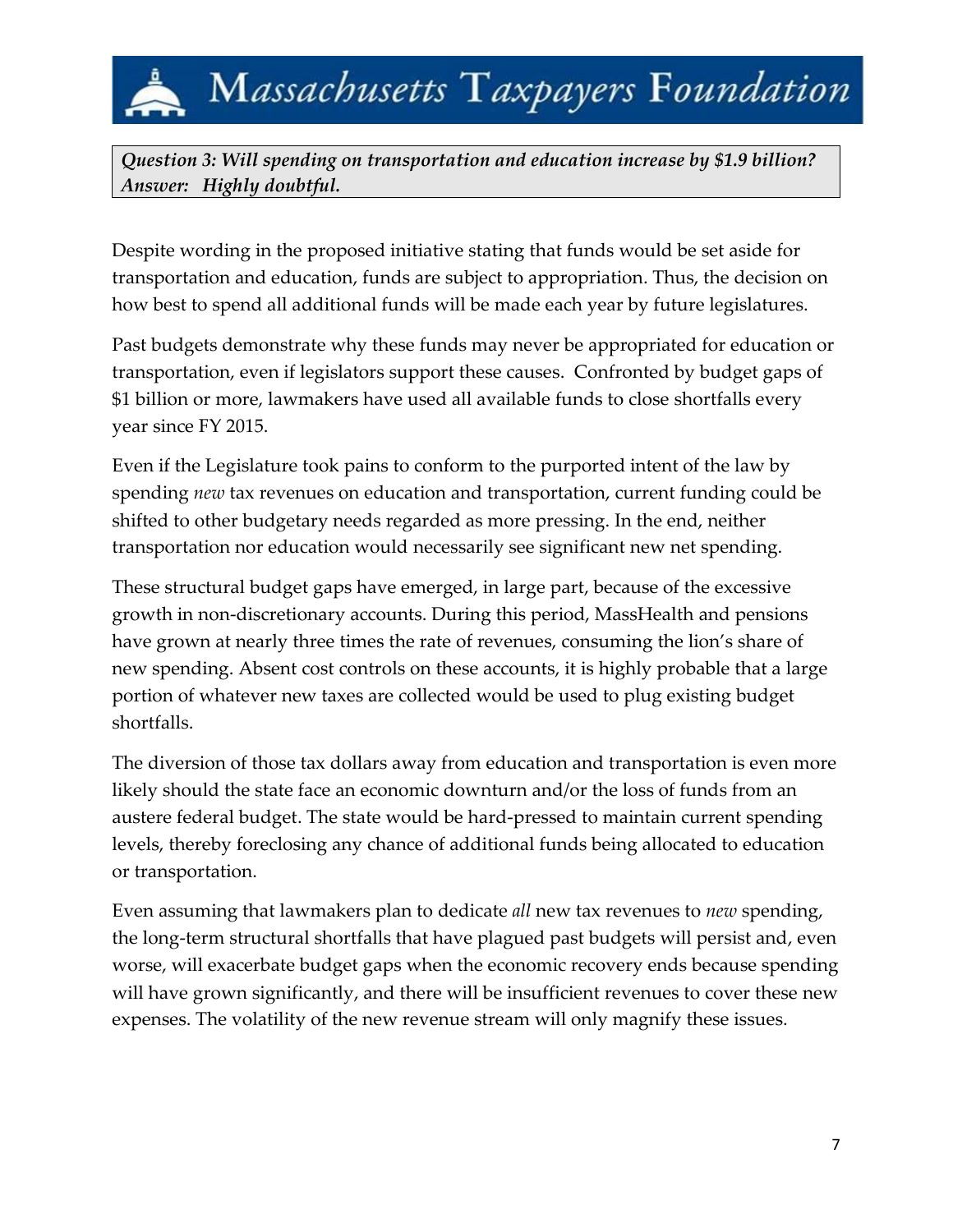*Question 4: If this experiment fails, what options are available to fix it? Answer: None before 2027.*

Embedding tax rates and a specific policy into the constitution is not an appropriate way to make law and hamstrings the legislature's authority to amend it. Tax policy is complicated and changes to the tax code, whether by legislative action or a ballot initiative, can often lead to unintended consequences. In fact, on several occasions lawmakers have been forced to amend or repeal tax law changes soon after implementation as a result of difficulties with compliance, changes to the economy, or adverse impacts to growth.

On two occasions, the Legislature extended the sales tax to services only to repeal the laws once major problems became apparent. In 1991, lawmakers passed a sales tax on selected services including legal, financial, and accounting. However, the tax was difficult to administer and made more complicated by a small business exemption. The tax was repealed before it took affect<sup>4</sup> within months of passage.

More recently, lawmakers enacted a sales tax on computer and software services to help balance the FY 2014 budget. The tax raised concerns due to its adverse impact on the state's economy, uncertainty over the revenues that would be collected, and the near impossibility of compliance due to DOR's inability to define which types of software services were subject to the tax. Once again, the Legislature acted quickly to repeal the new sales tax law just months after it went into effect.

The Legislature also has routinely amended laws enacted by petition initiatives when necessary.

Facing a deepening recession and plummeting revenues, lawmakers raised the income tax rate from 5.0 percent to 5.375 percent in FY 1989; to 5.95 percent in FY 1990; to 6.25 percent in FY 1991; and back to 5.95 percent in FY 1992 to help balance budgets. A decade later, voters overwhelmingly passed a 2000 ballot initiative lowering the income tax rate in two phases from 5.95 percent to 5.3 percent in 2002 and back to the 5.0 percent base in 2003.

Unfortunately, another recession and a 12 percent drop in tax revenues in FY 2002 forced the Legislature to suspend the statute and freeze the income tax rate at 5.3

<sup>4</sup> Taxes on non-residential telecommunications and utilities remain in effect.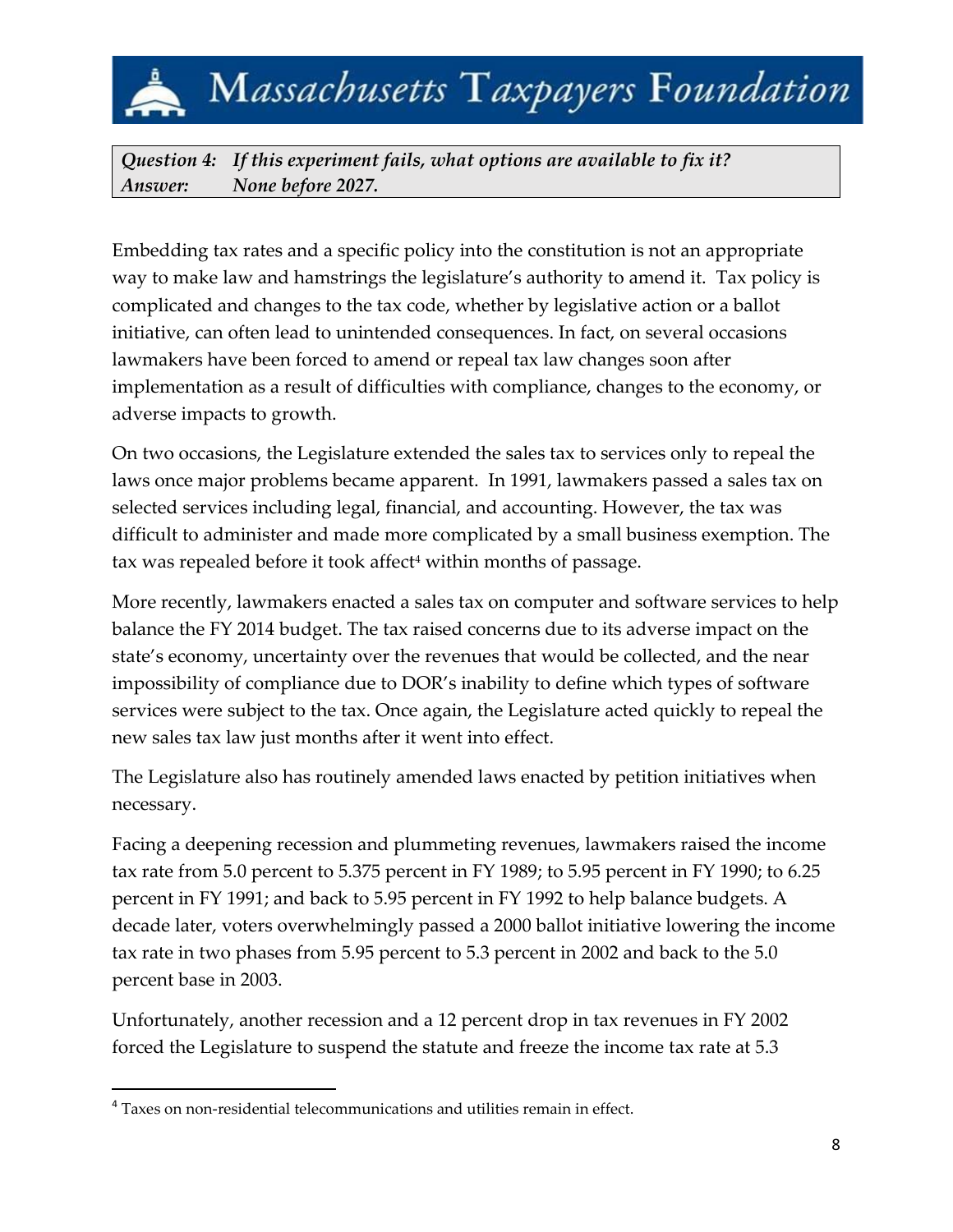percent. They amended the law to require that certain revenue growth triggers be met before the rate could step down to 5.0 percent. In order to avoid devastating budget cuts, the Legislature altered the statute that voters passed through the initiative process.

In 2017 the Legislature delayed by six months the implementation of parts of the law to legalize the commercialization of marijuana, passed in a ballot initiative in November, 2016. In the interim, the Legislature is considering substantial additional changes to the law including a reduction in the amount of marijuana people could possess, the number of plants that an individual could grow, limitations on what products retailers could sell, and increases to the sales tax rate.

Whether this delay and re-consideration of the sales and use of recreational marijuana is the best policy for the Commonwealth is not the point. What is important is that the Legislature has repeatedly used its authority to amend statutes to fix problems due to unforeseen circumstances to the benefit of the state and its residents.

The proposed 4 percent income surtax is fundamentally different and far riskier than previous initiative petitions because it is a change to the state's Constitution. This means that the Legislature lacks the authority to amend or repeal the language when the flaws in the proposal inevitably surface.

At some point when the Legislature concludes that the income surtax is harmful to the state and must be changed, it must first approve a constitutional amendment by a majority of the 200 members in two successive Constitutional Conventions. Only then could the initiative be placed before the voters on the next general election ballot, and a majority must approve to make the change. That means that should the surtax pass in the 2022 November ballot to take effect January 1, 2023, it would take another 4 years before any modifications or corrections could take place.

As a high cost state with few natural resources, Massachusetts' principal asset and competitive advantage is its extraordinarily educated workforce. Unfortunately, the damage to the state's competitive advantage may be irreparable by that point as businesses find it increasingly difficult to recruit talent and entrepreneurs and innovators opt for more attractive markets. Should the state lose that advantage, the economy could greatly suffer from this ill-conceived experiment.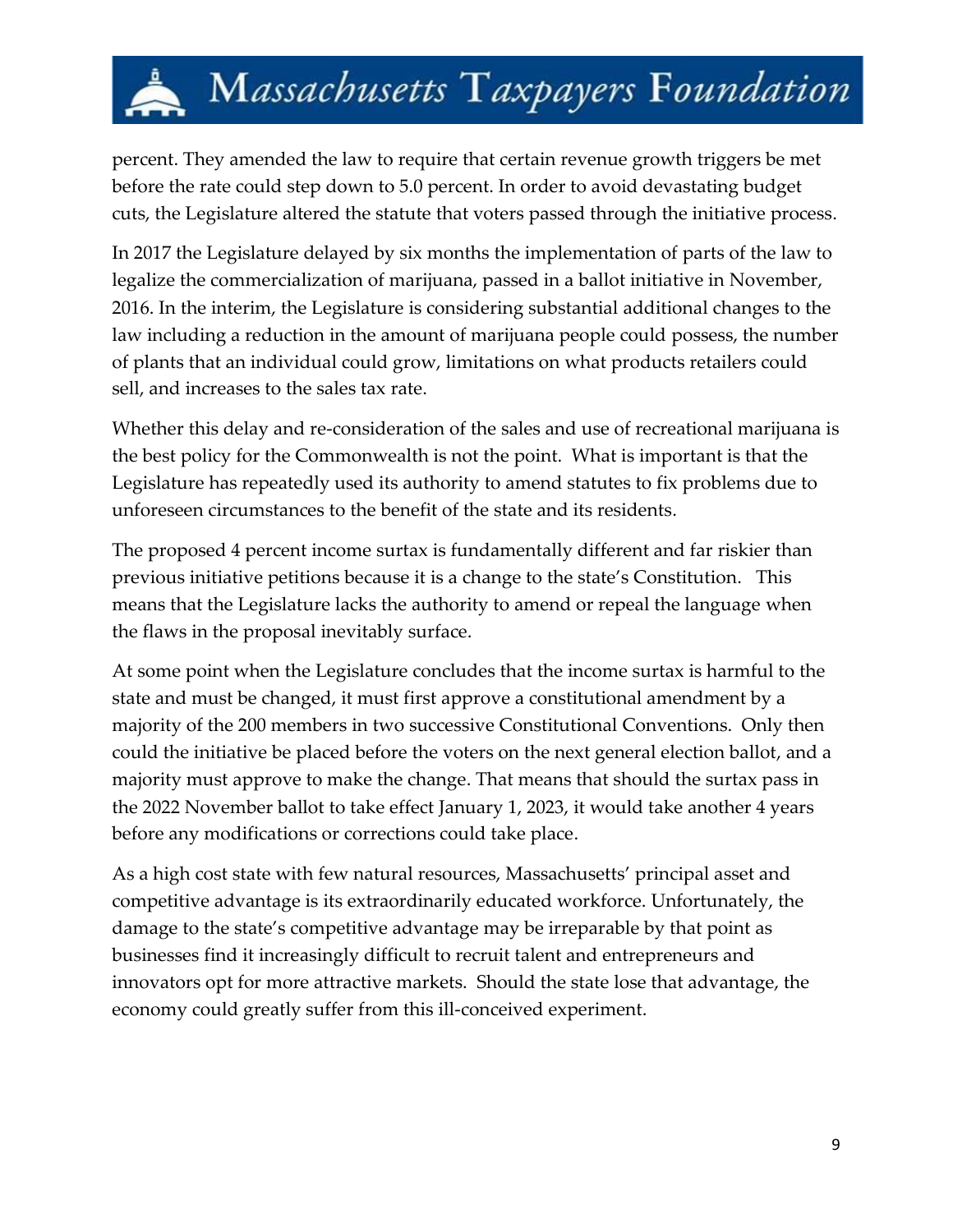*Question 5: Is the 4 percent surtax the best choice by the Legislature? Answer: Absolutely not.*

The surtax is a far-reaching and unguided experiment that risks the state's economic well-being while likely failing to deliver what's been promised to voters – \$1.9 billion in additional funding for education and transportation infrastructure. Making such a drastic change to the state's tax policy while ignoring its potential impact on taxpayers and the state's economy highlights the inherent flaws of using the initiative process to affect major policy changes. By supporting this initiative, the Legislature is delegating its spending and revenue raising authority and responsibilities to the voters – a reckless approach to governing and a clear abdication of its duties.

However strong the case for more funding for education, transportation, and other budgetary needs, or for making the tax code more progressive, the details and the implications of tax policy remain inescapably complex. The Legislature should take the requisite time to develop a comprehensive tax policy that reflects the myriad of changes to work and recreation over the past decades. It must then evaluate the proposal to determine if it is easily understood, fair, predictable and reliable, and in line with the state's economic agenda. Finally, it must make the case to voters for why the change is necessary.

| Quintile     | <b>Tax Category</b> |         |                     |                        |                |                                 |                       |              |
|--------------|---------------------|---------|---------------------|------------------------|----------------|---------------------------------|-----------------------|--------------|
|              | Income<br>Tax       | Regular | Sales Tax Meals Tax | <b>MV Sales</b><br>Tax | Alcohol<br>Tax | <b>Motor</b><br><b>Fuel Tax</b> | <b>Tobacco</b><br>Tax | <b>Total</b> |
| Lowest 20%   | 0.61%               | 4.97%   | 1.76%               | 0.77%                  | 0.13%          | 1.14%                           | 2.86%                 | 12.24%       |
| Second 20%   | 2.40%               | 2.68%   | 0.81%               | 0.41%                  | 0.07%          | 0.61%                           | 1.06%                 | 8.04%        |
| Third 20%    | 3.60%               | 1.36%   | 0.50%               | 0.30%                  | 0.04%          | 0.36%                           | 0.51%                 | 6.68%        |
| Fourth 20%   | 4.20%               | 0.91%   | 0.38%               | 0.25%                  | 0.03%          | 0.24%                           | 0.24%                 | 6.25%        |
| Highest 20%  | 4.75%               | 0.47%   | 0.19%               | 0.11%                  | 0.02%          | 0.09%                           | 0.06%                 | 5.69%        |
| <b>Total</b> | 4.36%               | 0.82%   | 0.31%               | 0.18%                  | 0.03%          | 0.18%                           | 0.23%                 | 6.11%        |

Table 3 – Income Tax is the Only Progressive State Tax